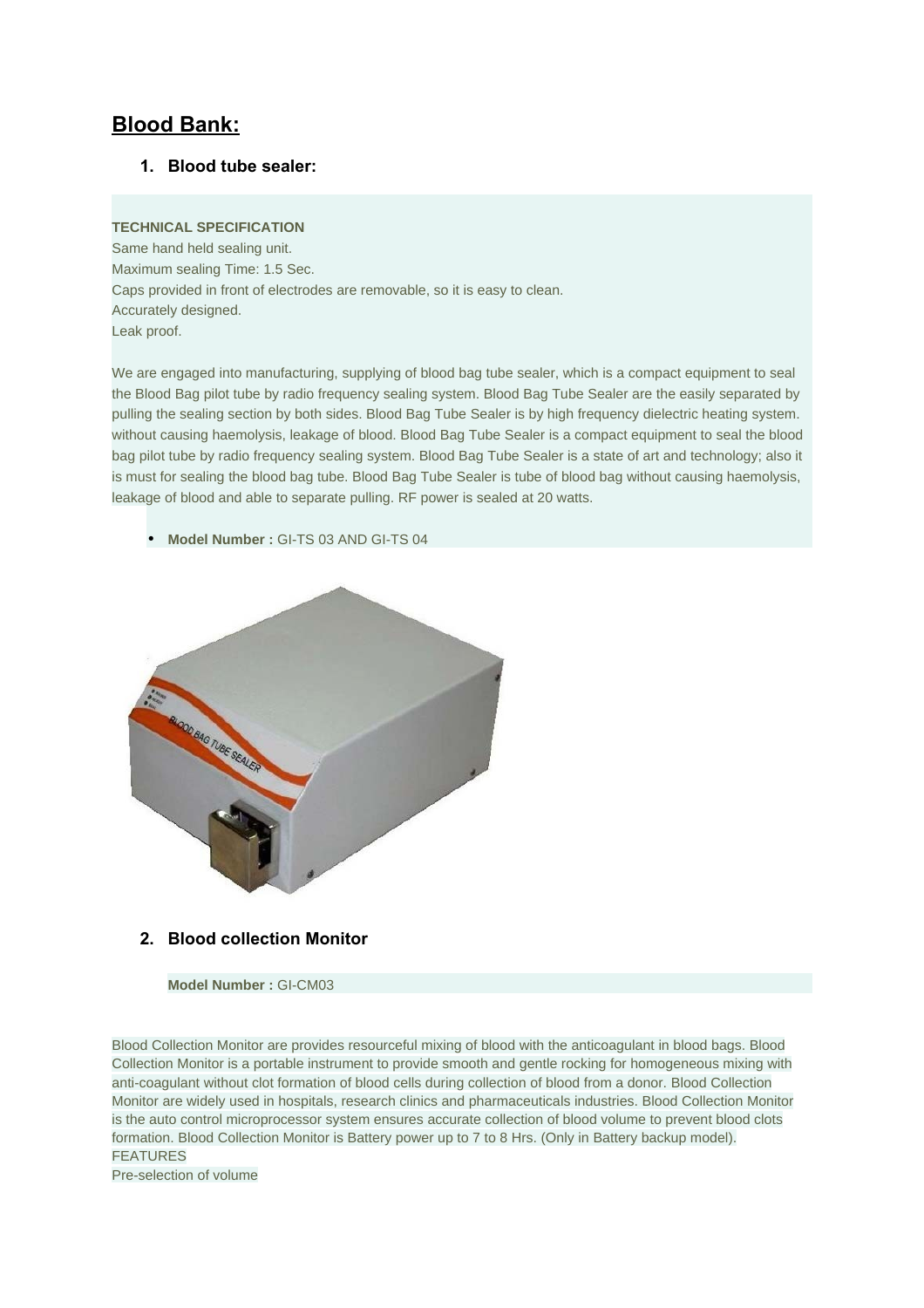Auto tare facility Display of Set Volume, Process Volume, weight and Time Volume can be set 1 ml. Increment with two set points Micro control based program Volume can be set from 1 ml. To 999ml. Provision for pausing collection and change Program during blood collection Auto Calibration Facility

Battery power up to 7 to 8 Hrs.(Only in Battery backup model).



## **3. Platelet Agitator**

The Genist Platelet Agitator features the unique designed rack with high ventilation capability to allow oxygen transfer to the platelet. Smooth Sliding SS trays can be removed for cleaning as well as to enable easy removal or loading of bags in the tray. Fixed speed agitator with heavy duty bearings for smooth operation.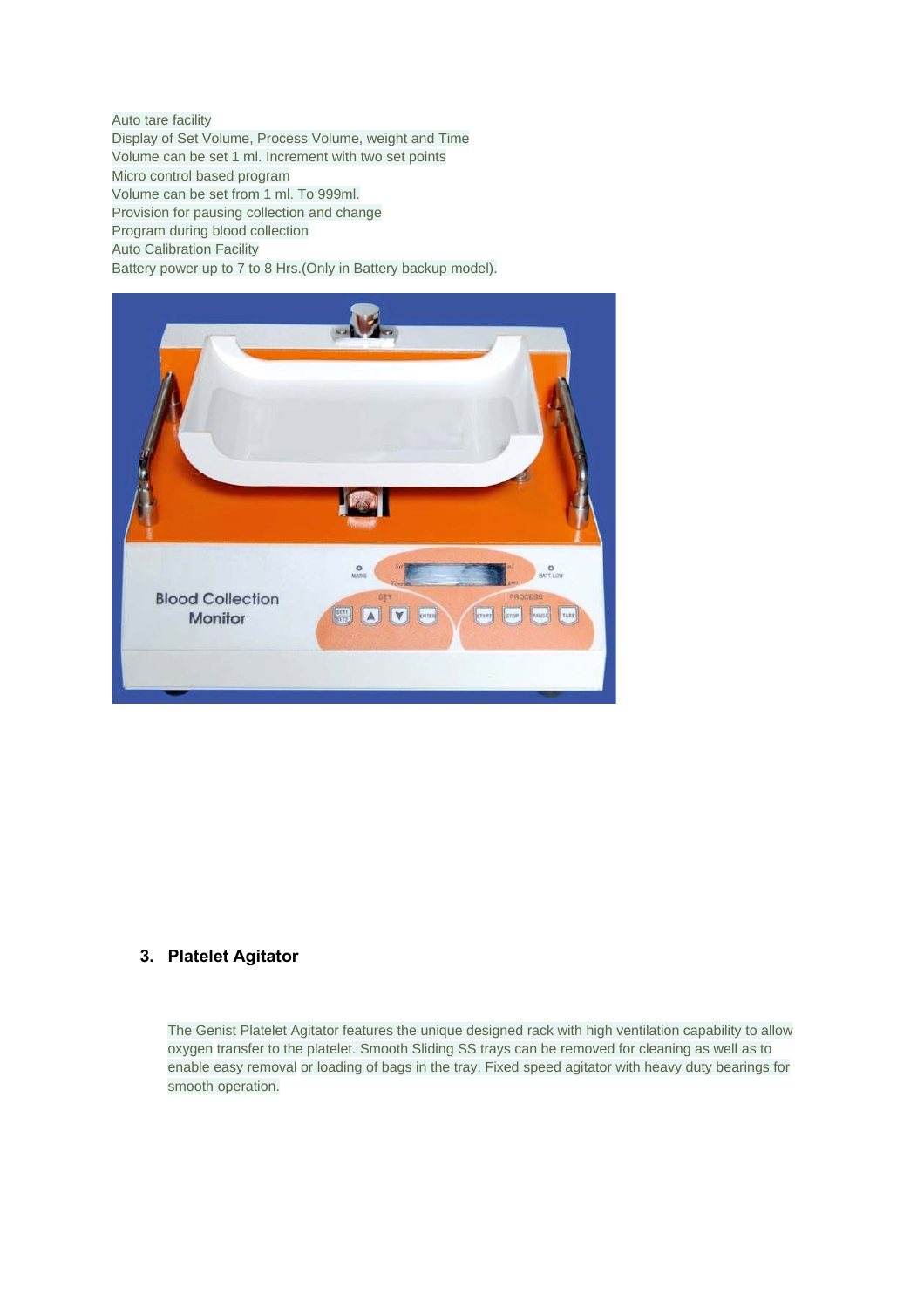GI-PA01 -24 Bags GI-PA02 -36 Bags GI-PA03 -48 Bags



## **4. Blood Bank Scale**

Micro Controller Based Blood Bank scale Model: GI-WS01 Control System: Micro controller based controller Outer body: ABS molded Maximum Weighing range: 3 kg Accuracy: 1 ml/1g Readability: 1 ml/1g Calibration: Auto calibration from the control panel Display: LCD display Weighing Pan: Stainless steel Display parameters: Weight and volume of Plasma, platelets and RBC Power: Works on 110- 230 V AC single Phase 50Hz Documents: User manual with calibration test report Documentations: Calibration reports



**5. Blood Donor Couch** 

Micro-controller and Dual actuator based blood donor couch is specially designed to make blood withdrawals easier, safe and provide comfortable position for the donor. Donor's position can be easily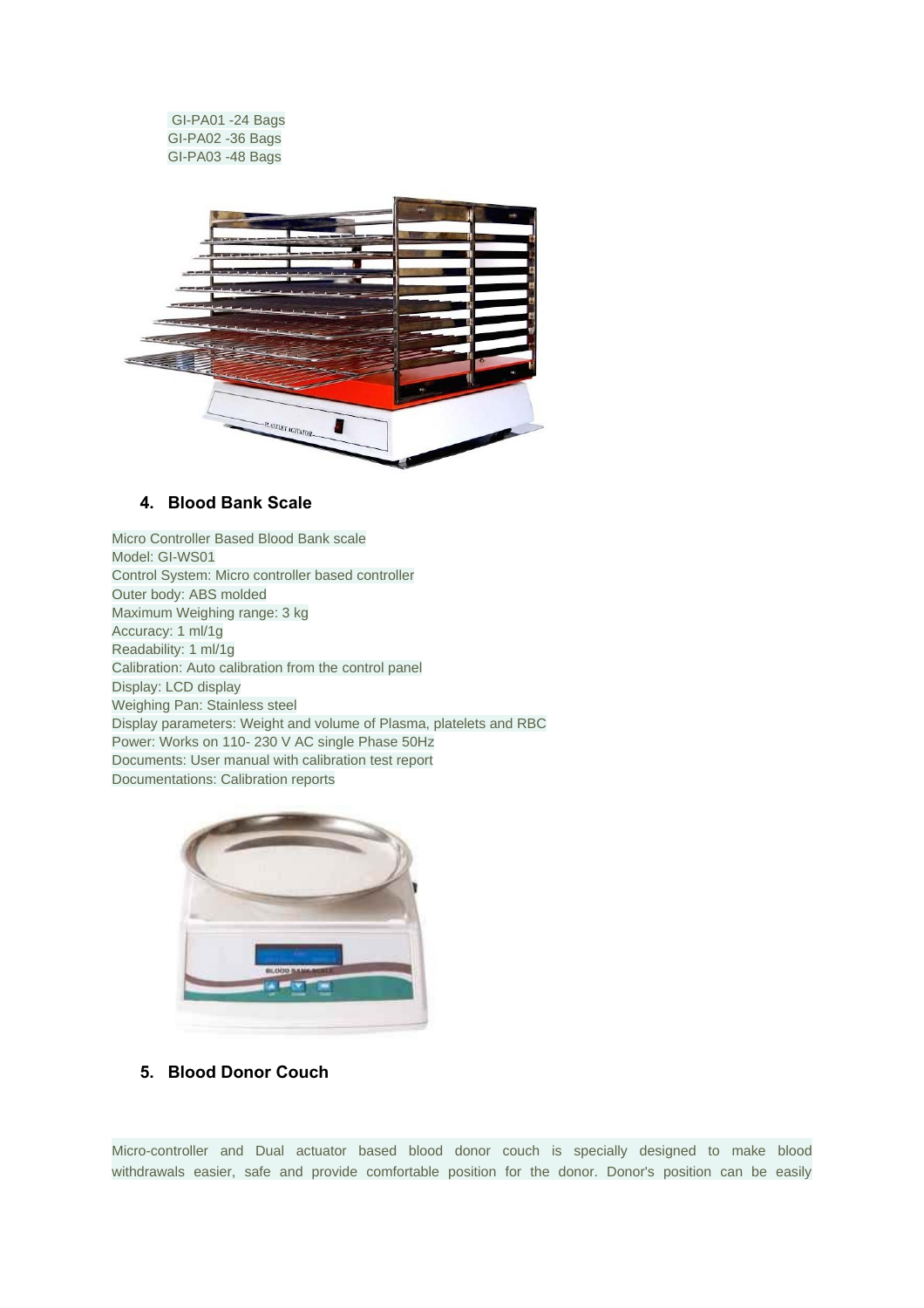adjusted to form either a comfortable easy chair or a bed. All surfaces are clean and smooth, easily accessible and can be kept clean. Electrical and mechanical accessories are housed inside the structure making the product safer. Seat elements are designed with ergonomic consideration to maximize donor comfort. Accessories like BP apparatus, blood collection monitor etc.

#### FEATURES

Facility for blood collection from both sides. Provides a comfortable position for the donor. Variable positioning for either arm with comfortably wide arm-rests. Tilt adjustment can be done by using remote control. Comfortable chair type with soft padding for cushioning and rexin cover. Two Geared Actuator. Ensuring safety and comfort to the donor 4 Heavy Duty Lockable castors for easy mobility. Based on haemodynamic principles. (Donor's head can be lowered immediately and legs can be lifted above heart level so that blood can flow back to the brain and other vital organs, in case of vasovagal attack)

#### • **Model Number :** GI-DC II